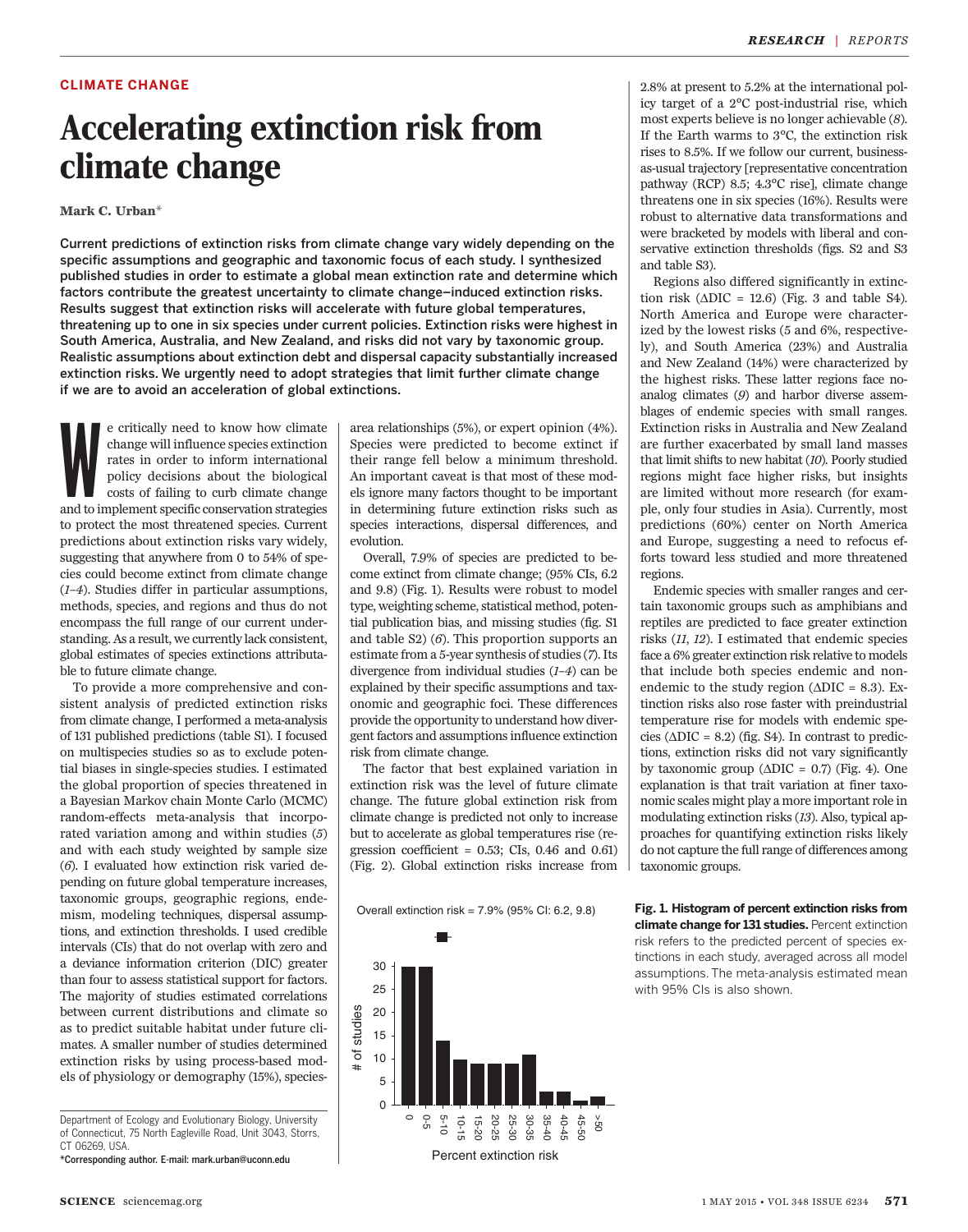Key model assumptions altered predictions of future extinction risk. For instance, extinction debts occur when species decline to the point that they are committed to extinction, but not yet extinct (14). Studies differed in how much

Fig. 2. Predicted extinction risks from climate change accelerate with global temperature rise. The gray band indicates 95% CIs. Preindustrial rise was calculated by using standard methods (27). Circles indicate posterior means with area proportional to  $log_{10}$ sample size (bottom left, key). Extinction risks for four scenarios are provided: the current postindustrial temperature rise of 0.8°C (5), the policy target of 2°C, and RCPs 6.0 and 8.5.

habitat loss was assumed to commit a species to extinction, commonly applying habitat loss thresholds of 100, 95, and 80%. Extinction thresholds were second only to expected climate change in explaining variable extinction risks. Decreas-



◯ 24,480 species

ing the extinction threshold from 100% (no extinction debt) to 80% increased risk from 5 to 15% ( $\triangle DIC = 144.1$ ) (Fig. 4), and lower thresholds increased the rise in extinction risk with future temperatures (interaction  $\triangle DIC = 5.9$ ) (fig. S2). The applicability of these thresholds will depend on species-specific characteristics such as generation time and initial population size. We urgently need to understand how range reductions determine future extinction risk better in order to predict accurately both the number and timing of future extinctions (15).

Species must disperse into newly suitable habitats as fast as climates shift across landscapes (16, 17). Modelers variously assume no dispersal, dispersal only into contiguous habitats, dispersal based on each species' ability, or universal dispersal regardless of distance or ability. Modelers usually assume no dispersal and universal dispersal and presume that the true value lies between these extremes. I found that assumptions about dispersal significantly affected extinction risks ( $\triangle DIC = 68.5$ ) (Fig. 4). Species-specific dispersal increased extinction risk from 6%, assuming universal dispersal to 10%. Assuming no dispersal increased risk further to 12%. Extinction risks increase more rapidly with temperature rise assuming no- and species-specific dispersal (interaction  $\triangle DIC = 6.1$ ) (fig. S5). Incorporating more realistic species-specific dispersal



Fig. 3. Predicted extinction risks from climate change differ by region. The highest risks characterized South America, Australia, and New Zealand (14 to 23%), and the lowest risks characterized North America and Europe (5 to 6%). Colors indicate relative risk. Bar graphs with 95% CIs and number of studies (n) are displayed.

# Predicted extinction risks